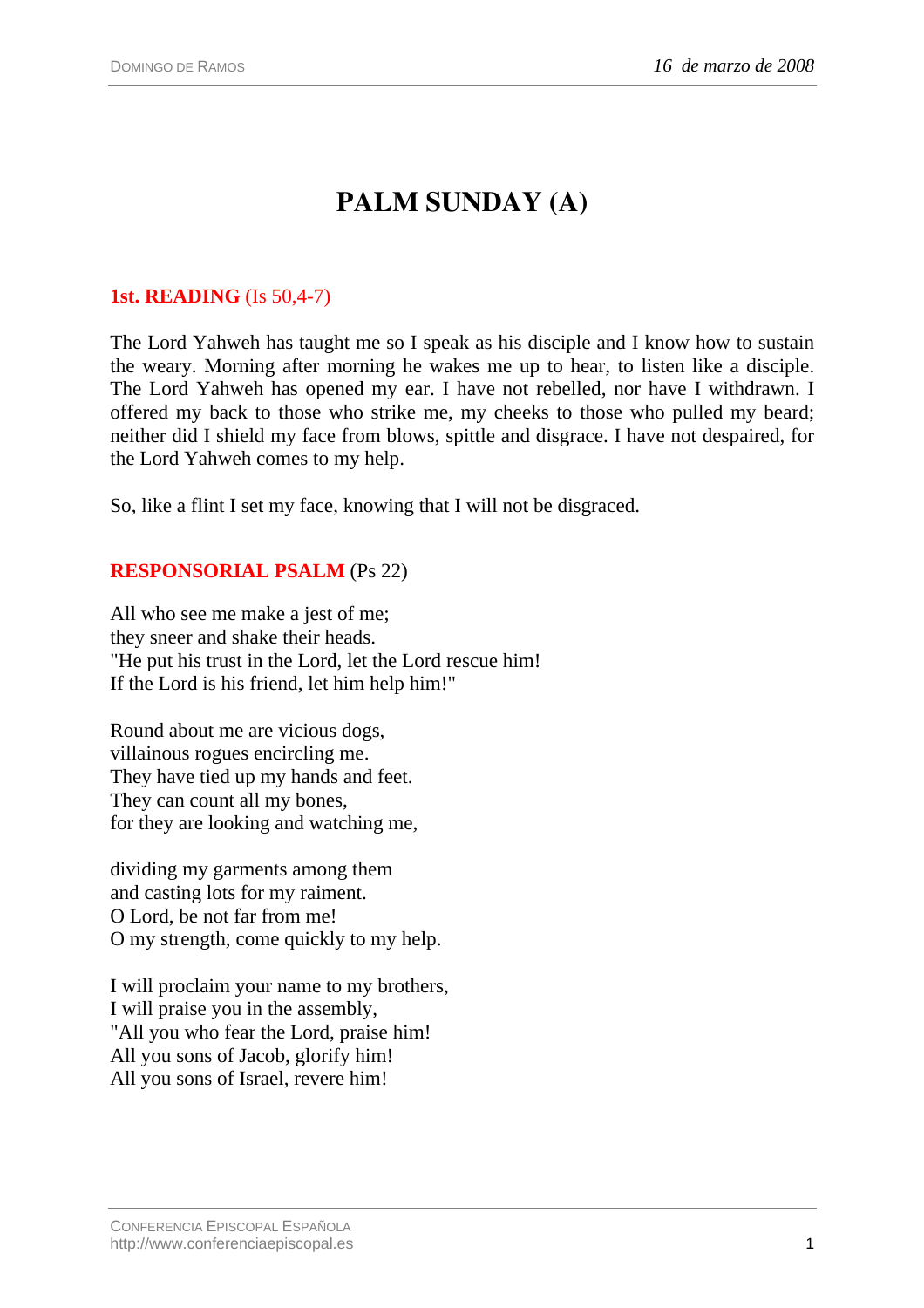#### **2nd. READING** (Phil 2,6-11)

Though being divine in nature, he did not claim in fact equality with God, but emptied himself, taking on the nature of a servant, made in human likeness, and in his appearance found as a man. He humbled himself by being obedient to death, death on the cross. That is why God exalted him and gave him the Name which outshines all names, so that at the Name of Jesus all knees should bend in heaven, on earth and among the dead, and all tongues proclaim that Christ Jesus is the Lord to the glory of God the Father.

#### **GOSPEL** (Mt 27, 11-54)

The passion of our Lord Jesus Christ according to Matthew.

Now Jesus stood before the governor: and the governor asked him, saying, "Are you the King of the Jews?"

Jesus said to him, "So you say."

 When he was accused by the chief priests and elders, he answered nothing. 13 Then Pilate said to him, "Don't you hear how many things they testify against you?"

He gave him no answer, not even one word, so that the governor marveled greatly. Now at the feast the governor was accustomed to release to the multitude one prisoner, whom they desired. They had then a notable prisoner, called Barabbas. When therefore they were gathered together, Pilate said to them, "Whom do you want me to release to you? Barabbas, or Jesus, who is called Christ?" For he knew that because of envy they had delivered him up.

While he was sitting on the judgment seat, his wife sent to him, saying, "Have nothing to do with that righteous man, for I have suffered many things this day in a dream because of him." Now the chief priests and the elders persuaded the multitudes to ask for Barabbas, and destroy Jesus. But the governor answered them, "Which of the two do you want me to release to you?"

They said, "Barabbas!"

Pilate said to them, "What then shall I do to Jesus, who is called Christ?"

They all said to him, "Let him be crucified!"

But the governor said, "Why? What evil has he done?"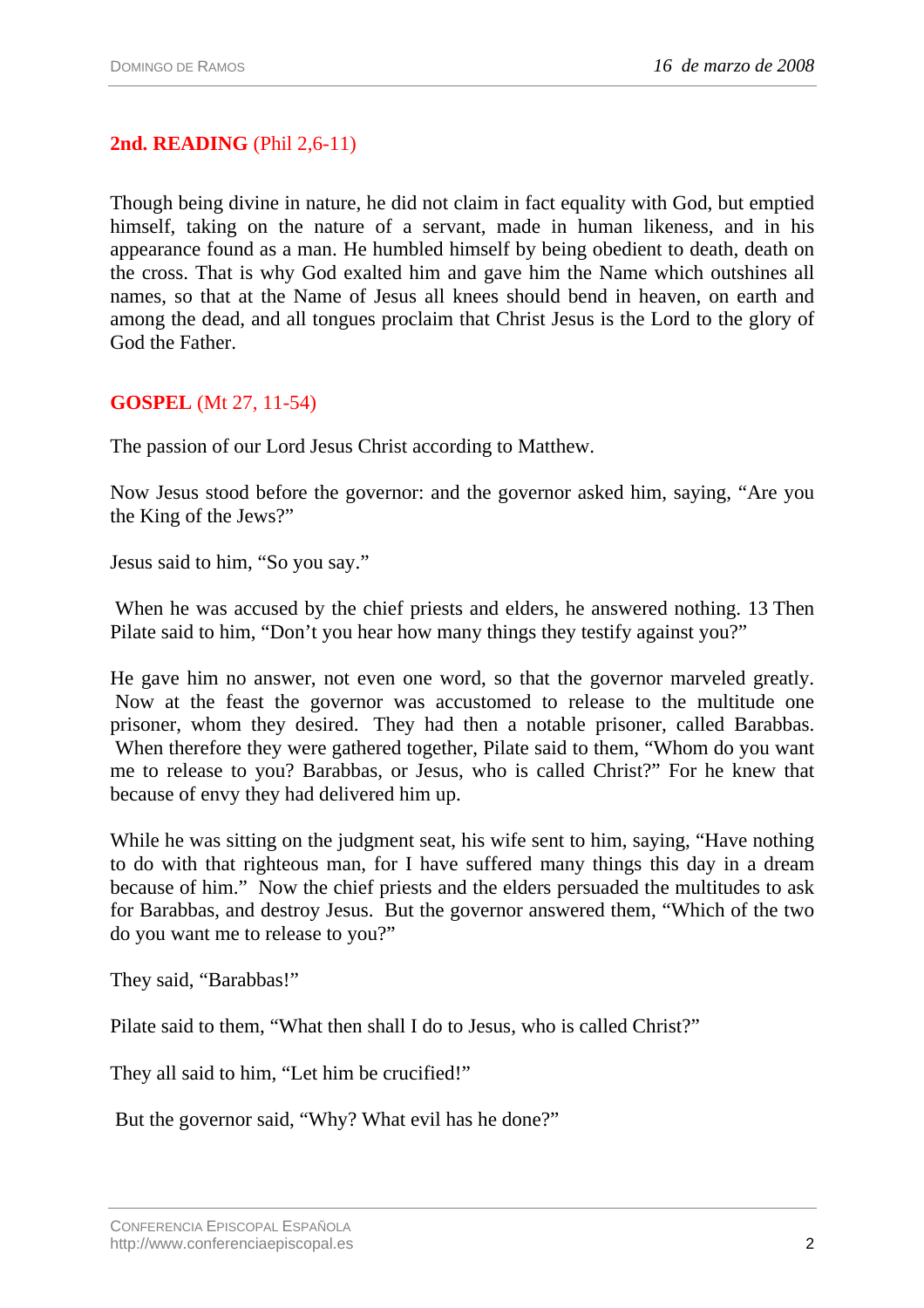But they cried out exceedingly, saying, "Let him be crucified!"

 So when Pilate saw that nothing was being gained, but rather that a disturbance was starting, he took water, and washed his hands before the multitude, saying, "I am innocent of the blood of this righteous person. You see to it."

2All the people answered, "May his blood be on us, and on our children!"

Then he released to them Barabbas, but Jesus he flogged and delivered to be crucified. Then the governor's soldiers took Jesus into the Praetorium, and gathered the whole garrison together against him. They stripped him, and put a scarlet robe on him. They braided a crown of thorns and put it on his head, and a reed in his right hand; and they kneeled down before him, and mocked him, saying, "Hail, King of the Jews!" They spat on him, and took the reed and struck him on the head. When they had mocked him, they took the robe off of him, and put his clothes on him, and led him away to crucify him.

As they came out, they found a man of Cyrene, Simon by name, and they compelled him to go with them, that he might carry his cross. They came to a place called "Golgotha," that is to say, "The place of a skull." They gave him sour wine to drink mixed with gall. When he had tasted it, he would not drink. When they had crucified him, they divided his clothing among them, casting lots, and they sat and watched him there. They set up over his head the accusation against him written, "THIS IS JESUS, THE KING OF THE JEWS."

Then there were two robbers crucified with him, one on his right hand and one on the left. Those who passed by blasphemed him, wagging their heads, and saying, "You who destroy the temple, and build it in three days, save yourself! If you are the Son of God, come down from the cross!"

Likewise the chief priests also mocking, with the scribes, the Pharisees, and the elders, said, "He saved others, but he can't save himself. If he is the King of Israel, let him come down from the cross now, and we will believe in him. He trusts in God. Let God deliver him now, if he wants him; for he said, 'I am the Son of God.'" The robbers also who were crucified with him cast on him the same reproach.

Now from the sixth hour there was darkness over all the land until the ninth hour.

About the ninth hour Jesus cried with a loud voice, saying, "Eli, Eli, lima sabachthani?" That is, "My God, my God, why have you forsaken me?"

Some of them who stood there, when they heard it, said, "This man is calling Elijah."